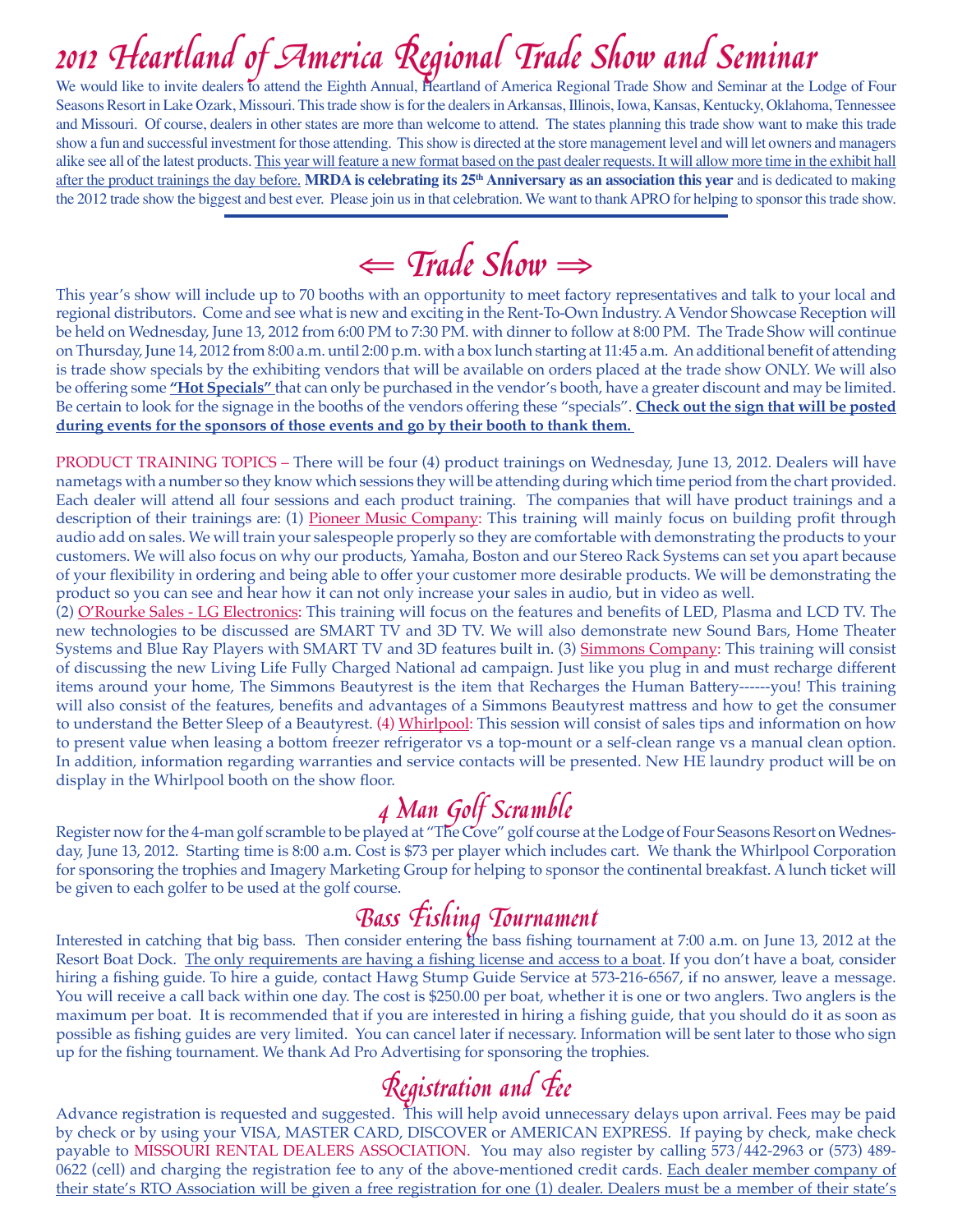RTO Association to also receive the registration discount fee. Those dealers that just want to attend the Vendor Showcase on Thursday, may do so for FREE. Meal tickets for the other functions may be purchased individually. You may also indicate and pay for a specific number of dealers and guests, but submit their names by June 5, 2012. In addition, the MRDA is offering to first time member companies and/or member companies that have not been in attendance at the MRDA trade show within the past 2 years, one (1) free hotel room night per company.

Lodging<br>Participants should make their own hotel arrangements. The Lodge of Four Seasons Resort (888/265-5500 or 573/365-3000) is holding a limited block of rooms for the Heartland of America Regional Trade Show and Seminar until May 14, 2011. After May 14, 2011, rooms will be reserved on a space available basis only. The room rate is \$107 per night, plus tax for one to two persons per room. You can make your reservations on line by using the online link & attendee code as follows: https://reservations.ihotelier.com/crs/g\_reservation.cfm?groupID=73 2419&hotelID=17336 Attendee Code:24040. (Attendees: Please disregard group coordinator box & request for group code when registering on line)

Full refund of fees minus a \$15 processing fee will be made if WRITTEN notice of cancellation of registration is received by May 26, 2012. Half of the registration fee minus the processing fee will be made after this date. No refunds will be made unless WRITTEN notice of cancellation is received prior to the opening date of the trade show. FOR GOLF: Cancellations must be received prior to June 2, 2012 in order to receive a full refund. After this date, NO refunds will be given as per the golf club.

⇐ Tentative Itinerary<sup>⇒</sup>

## Tuesday, June 12<sup>th</sup>

| Noon to 8:00 PM | Vendor booth set-up                   |
|-----------------|---------------------------------------|
|                 | <b>Early Registration for Dealers</b> |

### Wednesday, June 13<sup>th</sup>

| 7:00 AM            | Bass Fishing Tournament – Lodge of Four Seasons Resort Boat Dock (Fishing License & access<br>to boat NEEDED) (See "Bass Fishing Tournament" for fishing guide information) |
|--------------------|-----------------------------------------------------------------------------------------------------------------------------------------------------------------------------|
| 8:00 AM            | Golf Tournament, "The Cove" at Lodge of Four Seasons Resort (Shotgun Start)                                                                                                 |
| 9:00 AM to 2:00 PM | Additional Vendor set-up time                                                                                                                                               |
| 1:00 PM to 6:00 PM | Registration - Exhibit Hall - Rooms will not be available until after 4:00 PM                                                                                               |
| 2:30 PM to 3:10 PM | <b>Product Training – 1st Session</b>                                                                                                                                       |
| 3:20 PM to 4:00 PM | Product Training - 2nd Session                                                                                                                                              |
| 4:10 PM to 4:50 PM | Product Training - 3rd Session                                                                                                                                              |
| 5:00 PM to 5:40 PM | Product Training - 4th Session                                                                                                                                              |
| 6:00 PM to 7:30 PM | Vendor Showcase in Exhibit Hall *** Casual Dress***                                                                                                                         |
| 8:00 PM            | Dinner - Granada Ballroom BC** Casual Dress**                                                                                                                               |
| $9:00$ PM          | Awards Presentation - Granada Ballroom BC                                                                                                                                   |

After dinner party continues in the Mist lounge or lobby bar.

## **Thursday, June 14th**

| 7:30 AM to 8:30 AM                  | Buffet Breakfast – (Casual Dress) – Marbella Ballroom |
|-------------------------------------|-------------------------------------------------------|
| 8:00 AM to 2:00 PM                  | Vendor Showcase - Drawing for attendance prizes       |
| 11:45 AM to 1:00 PM                 | Box Lunch in exhibit Hall                             |
| 2:00 PM to 2:30 PM                  | PAC raffle drawings and adjournment                   |
| $2:40 \text{ PM} - 3:30 \text{ PM}$ | <b>Optional State Association Meetings</b>            |

\*\*\* Hotel Checkout is by 11:00 A.M. \*\*\* You may wish to checkout before 9:00 AM on Thursday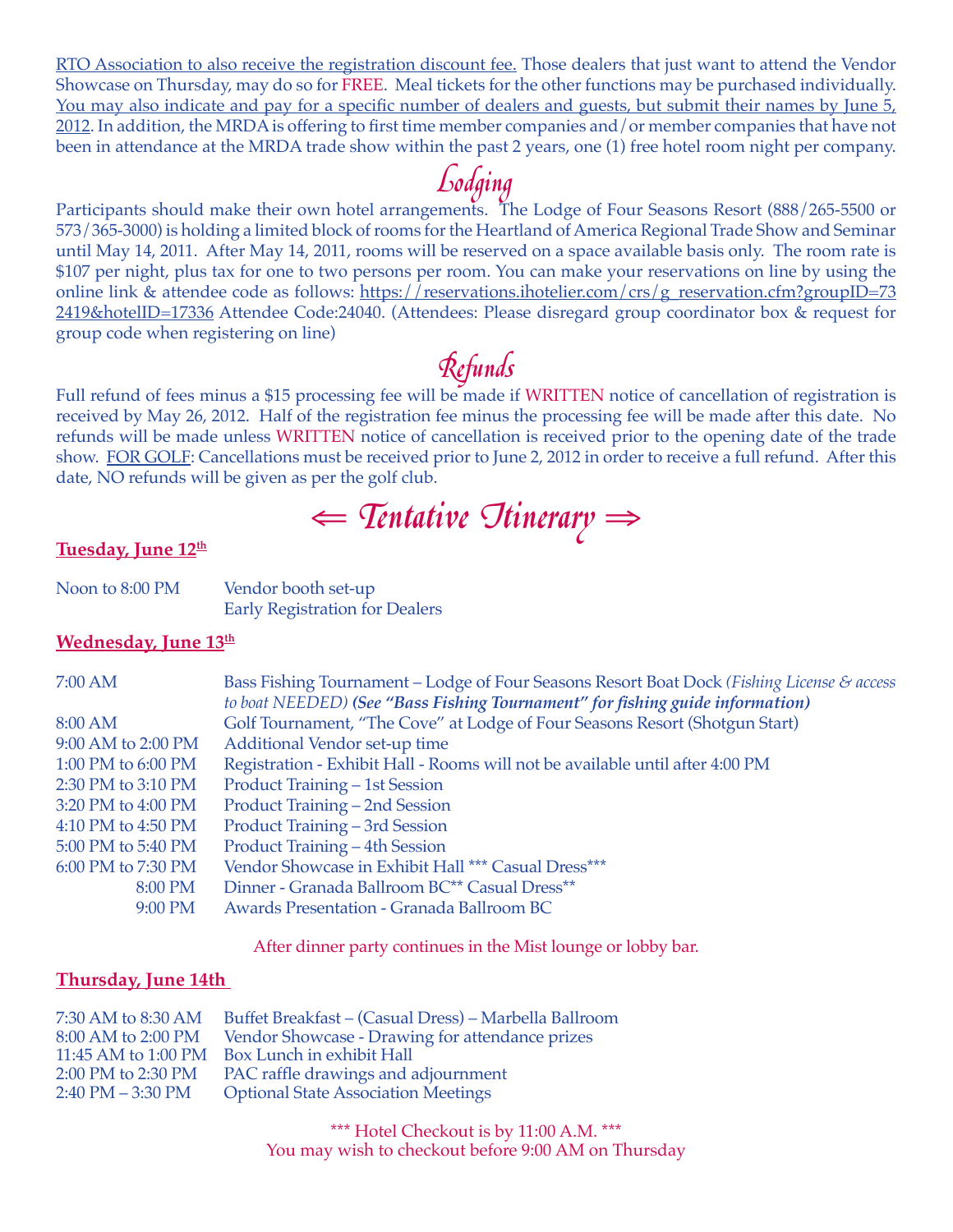## 2012 Heartland of America Regional Trade Show & Seminar Registration Form June 12–14 • Lodge of Four Seasons Resort • Lake Ozark, Missouri

Please print or type: one (1) form per registrant & spouse/guest. (Please note: personal guest is defined as "significant other" or immediate family member) You may photocopy this form. A written confirmation will be sent to you prior to the Trade Show. If your registration is received after June 5, 2012, it will be treated as an on-site registration and no confirmation will be sent.

| NOTE: Exhibitors should not use this form, as they will receive a special badge form with exhibitor information. No soliciting<br>will be allowed at any social function or on the trade show floor by non-exhibiting vendors. For information on exhibiting at<br>the trade show call (573) 442-2963 or e-mail steineraa@aol.com or mrdarto@aol.com or go to www.missourirentaldealers.org |                                   |                                                                                |
|---------------------------------------------------------------------------------------------------------------------------------------------------------------------------------------------------------------------------------------------------------------------------------------------------------------------------------------------------------------------------------------------|-----------------------------------|--------------------------------------------------------------------------------|
| Full registration includes Reception (Tuesday) & Reception & Dinner Wednesday and drink tickets, Breakfast & Box Lunch<br>Thursday and breaks, product trainings, and entrance to exhibit hall. Golf Tournament NOT INCLUDED. Tickets will be<br>issued for all meal events.                                                                                                                | <b>FULL REGISTRATION</b>          |                                                                                |
| If your registration is postmarked:                                                                                                                                                                                                                                                                                                                                                         | <b>BEFORE</b>                     | May 25, 2012                                                                   |
|                                                                                                                                                                                                                                                                                                                                                                                             | May 25, 2012                      | <b>OR AFTER</b>                                                                |
| <b>Member Dealers/Employees</b><br>Member/Employee's Spouse/Guest                                                                                                                                                                                                                                                                                                                           | $\Box$ \$35.00<br>$\Box$ \$35.00  | $\Box$ \$50.00<br>$\Box$ \$50.00                                               |
| One (1) Free Member Dealer per Organization                                                                                                                                                                                                                                                                                                                                                 | $\Box$ FREE                       | $\blacksquare$ FREE                                                            |
| Non-Member Dealers/Employees                                                                                                                                                                                                                                                                                                                                                                | $\Box$ \$100.00                   | $\Box$ \$150.00                                                                |
| Non-Member Dealers/Employee's Spouse/Guest                                                                                                                                                                                                                                                                                                                                                  | $\Box$ \$100.00                   | $\Box$ \$150.00                                                                |
| <b>Attending Vendor Showcase ONLY</b>                                                                                                                                                                                                                                                                                                                                                       | $\Box$ FREE                       | $\Box$ FREE                                                                    |
| <b>Wednesday Reception - ONLY</b>                                                                                                                                                                                                                                                                                                                                                           | $\Box$ \$15.00<br>$\Box$ \$ 55.00 | $\Box$ \$15.00<br>$\Box$ \$55.00                                               |
| Wednesday dinner - ONLY<br>Thursday Breakfast-ONLY                                                                                                                                                                                                                                                                                                                                          | $\bigcup$ \$ 25.00                | $\Box$ \$ 25.00                                                                |
| Thursday Box Lunch - ONLY                                                                                                                                                                                                                                                                                                                                                                   | $\Box$ \$ 20.00                   | $\Box$ \$ 20.00                                                                |
| Golf Tournament: "2012 Heartland of America Golf Tournament" Wednesday, June 13, 2012. Starting time 8:00 AM at "The<br>Cove" golf course at the Resort. Cost is \$73.00/player, which includes cart.                                                                                                                                                                                       |                                   |                                                                                |
| Mandicap or Average Score<br>Player's Name                                                                                                                                                                                                                                                                                                                                                  |                                   |                                                                                |
| ADD ALL FEES DUE AND ENTER TOTAL HERE:                                                                                                                                                                                                                                                                                                                                                      |                                   | $\begin{tabular}{c} \bf TOTAL $$\color{red}${\displaystyle\sum} \end{tabular}$ |
| $\Box$ Yes, sign me up for the Bass Fishing Tournament on June 13, 2012.                                                                                                                                                                                                                                                                                                                    |                                   |                                                                                |
| □ Yes, I have indicated the number of dealers and guests above and will send in their names by June 5, 2012.                                                                                                                                                                                                                                                                                |                                   |                                                                                |
| □ Check enclosed. Mail completed application with payment to: Missouri Rental Dealers Association, 501 S. Cedar Lake<br>Drive, Columbia, Missouri 65203.                                                                                                                                                                                                                                    |                                   |                                                                                |
| CREDIT CARD PAYMENT: Please charge my UVISA UMASTERCARD UDISCOVER UAMERICAN EXPRESS                                                                                                                                                                                                                                                                                                         |                                   |                                                                                |
|                                                                                                                                                                                                                                                                                                                                                                                             |                                   |                                                                                |
|                                                                                                                                                                                                                                                                                                                                                                                             |                                   |                                                                                |
| You may register by calling 573-442-2963 or 573-489-0622 or FAX to 573-875-8158 and charging the fee to<br>your VISA, MASTERCARD, or AMERICAN EXPRESS.                                                                                                                                                                                                                                      |                                   |                                                                                |

Each registrant MUST fill out a separate registration form or pay for a certain number of people & submit names by 6/5/2012.